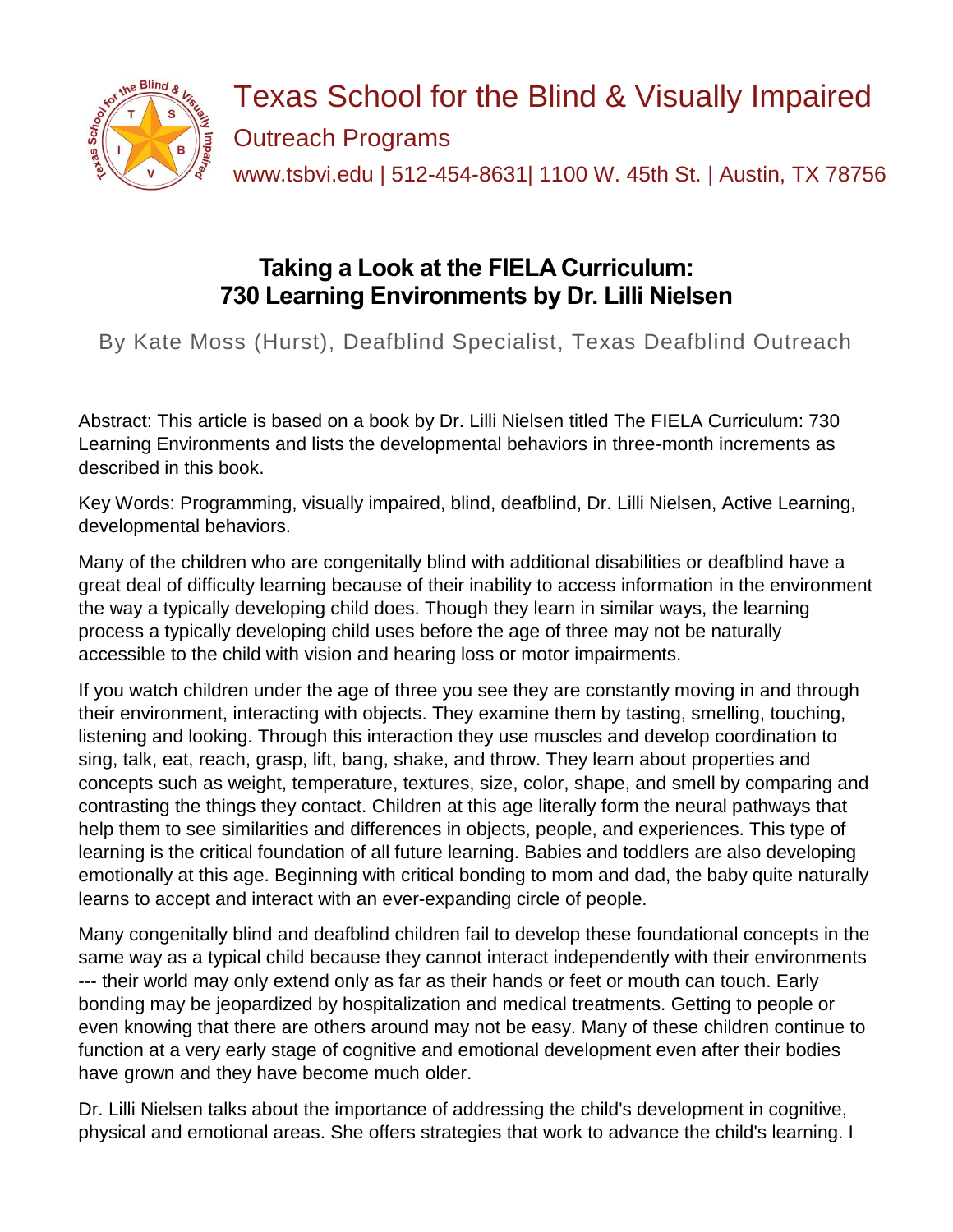recently reread her book,The FIELA Curriculum: 730 Learning Environments. In this book Dr. Nielsen describes behaviors for developmental levels from birth to 48 months (4 years) in threemonth increments. When we are using an Active Learning approach to instruction, it is important to have a clear picture of each stage of development especially with children who are older than 4 chronologically but developmentally below the age of 4. Becoming a better observer of the child's behaviors helps guide material design, learning environments, and interaction strategies when utilizing Active Learning. Below is a list of various behaviors discussed in Dr. Nielsen's book. I would encourage parents and professionals to get a copy of this book for a more indepth discussion of these behaviors and the adult's role in facilitating development of skills. Being familiar with these developmental behaviors is invaluable in utilizing an Active Learning approach.

# Behaviors 0-3 Months

Movements become more and more intentional. Greater awareness of tactile, visual auditory, gustatory and olfactory experiences reinforced by repetition. It is the activities of the child's own body and with objects in his surroundings that form the basis for perception — needs rich environment that provides feedback.

#### Behaviors 3-6 Months

Developing finger strength and dexterity through scratching. Plays with his/her own fingers, interlacing and fiddling at midline. Wrist rotation also comes from playing with hands. Pushing objects to discover perceptual effects of auditory, tactile or visual nature. Grasping and letting go of objects and experimenting with various ways to grasp, and becoming able to choose the way that works best for a specific purpose. Grasping and keeping - combines ability to grasp with muscle strength to hold. Banging with clenched fists on surfaces and own head. Visually following objects swinging to and fro within reach. Acquiring control of head movements by lifting head and turning while in prone. Bracing feet against everything within reach of feet builds muscle strength and haptic-perceptual skills to enable the child to bear the weight of his own body. Mouthing fingers and objects - helps to develop skills for eating, speech. Developing varied ways to signal people in his/her surroundings to express wants, needs, well-being, disappointment, pain. To be active in a prone position in preparation of learning to sit unsupported (support bench work typically).

#### Behaviors 6-9 Months

Rolling on the floor, struggling to stand on hands and knees, sitting and lying repeatedly in preparation to stand and balance. Moving an object from hand to hand. Banging with one hand on the object held in the other hand. Reaching for and letting go of objects. Picking objects up and repeating a series of actions. Using tongue, lips, and gums for exploring objects that continue to develop mouth motor skills - a prerequisite for putting food into the mouth. Banging on objects and surfaces with open hand - child's awareness of the effect he has enhances cognitive development. Using banging activity with an open or clenched hand to contact the person who is carrying him. Reaching towards another person or in other ways signaling that he wants to be held. Experimenting with using his voice in different ways and wanting to present the acquired skill to an adult without actually wanting to communicate. Achieving spatial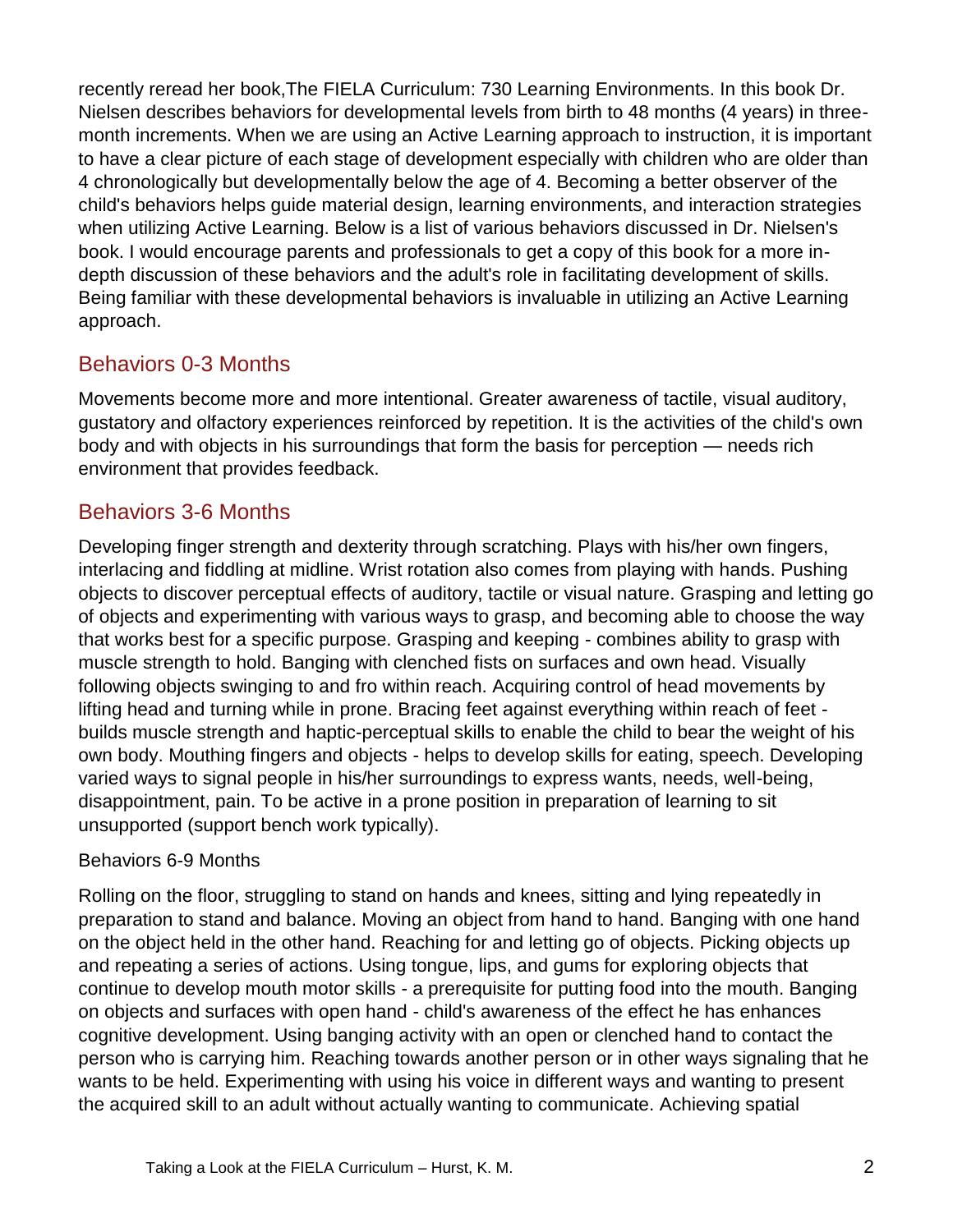relations, first within reach in lying or sitting, later by crawling or shuffling around the surroundings. Crawling after the objects he has thrown out.

#### Behaviors 9-12 Months

Crawling around on the floor, pulling himself to standing and practicing balance. Walking sideways while holding on to sofa or table. Putting an index finger into all available holes and picking up crumbs - develops pincer grasp. Manipulating objects and sucking or biting everything he gets in his hand. Further development of wrist rotation through manipulating objects. Further development of mouth motor skills through sucking and biting objects. Expanding experiential base through expanded manipulation of objects. Banging on everything with some object in his/her hand (tool usage)Separating toys, pouring from containers, placing objects on specific spots (beginnings of constructive play). Experimenting with vocalization without actually wanting to communicate. Using newly acquired skill of babbling for communication. Achieving further understanding of spatial relations — first with objects in relationship to his body, and later by placing objects on certain spots within reach. Achieving further understanding of spatial relations as he develops the ability and desire to explore larger environments. Starting to play hiding games with objects — developing object permanence. Performing simple functions of daily living (taking off hat, putting food in mouth, etc.) — the child needs to have opportunities to use skills learned in games in daily living activities. Begins to respond to emotional attention and develops strong attachments to a few people from people he sees as meeting his needs. May begin to imitate adults with whom there is a strong emotional attachment and to play in an experimental way so he achieves object concept and commences to develop self-identification. May begin to show separation anxiety (rehearsing affective bonding) when not with a trusted adult.

# Behaviors 12-15 Months

Crawling up onto sofas or big soft chairs. Walking. Eating using his/her fingers and a spoon alternatively. Drinking from a cup. Playing banging games with objects (banging on a variety of objects to compare with hands or an object). Banging with travel cane (allow some experimentation so the child learns what works best). Playing with big objects while sitting on the floor — this improves muscle strength, coordination of arm movements, enhances balance, improves concepts of size and weight. Building simple dens — he may build the den and immediately knock it down — develops important spatial relations and constructive play. Playing with quantities — rhythmic kicking, clapping, banging and vocalization patterns, putting multiple objects in one hand for banging games. Putting in and pouring from containers and placing objects next to and in front of oneself — builds understanding of quantities and relations between objects, concepts such as full, empty, too much, etc. Placing objects on top of each other — may start to try to stack, may place small object under larger one and immediately remove --- object permanence (Blind children seem to learn object permanence by placing object in a specific place, doing something else and finding it again.) Exploring, examining, comparing and discovering new ways to do familiar activities. Using one-word sentences for expressing wants and needs as well as achieving the concept of relationship between words and actions. Inviting the adult to play rough and tumble games. Drawing at the level of scribbling a few lines on each piece of paper — preliminary to learning to write and to illustrate the surroundings in two dimensions. Improving eye-hand coordination to fixate on activity child is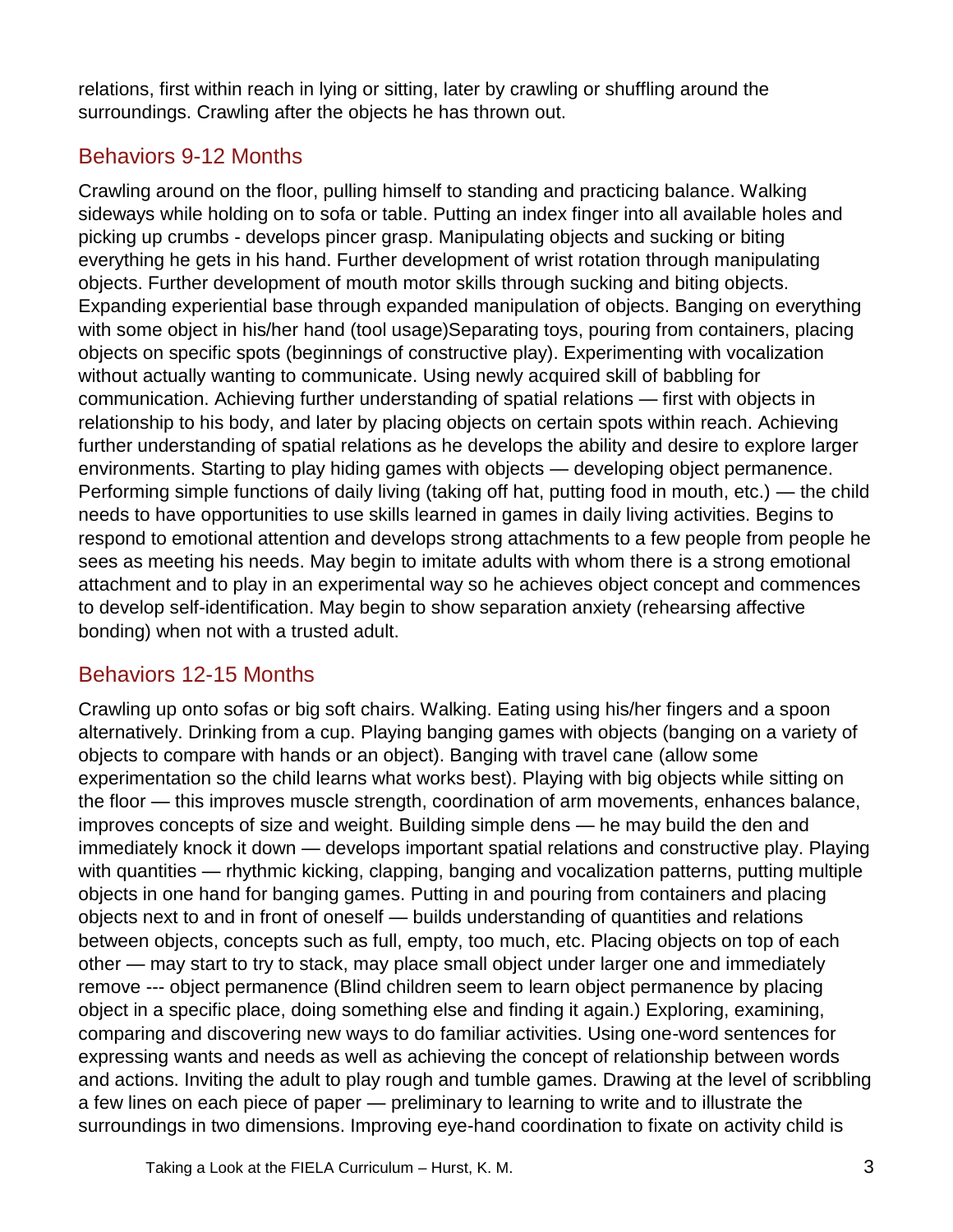performing — looking at what he is doing. Child has established attachment to parents and key caregivers so he is not as anxious around strangers — he begins to show interest in other children but without making physical contact.

### Behaviors 15-18 Months

Climbing up and down on sofas, climbing over obstacles and underneath furniture, and going up and down a few steps — achieving increasing gross motor control. Separating objects. Imitating adult's activities. Attempting to perform "putting together" activities using objects that do not require much accuracy (e.g., magnets on board). Using skills learned at earlier developmental levels in new ways — related to problem-solving and planning another activity. Listening intently to other children's crying or babbling, and maybe imitating sound, but not for the purpose of initiating play. Inviting parents or trusted caregivers and selectively inviting a stranger to participate in give-and-take games.

#### Behaviors 16-24 Months

Jumping on both sofa and hard materials, as well as walking up and down stairs. Pushing furniture and big boxes, pulling a cart or garden hose, lifting heavy objects. Moving objects around in the room or from one room to another. Placing objects behind cushions or open doors or big soft chairs. Building simple dens with chairs, rugs, sheets. Participating in domestic work. Planning the next activity by placing objects in different spots around the room — purposefully and determinedly moving from place to place. Undressing. Basic role-playing (feeding/drinking with doll, cooking, etc.) May perform movements that belong to a game. Exploring and experimenting — related to problem-solving. Sharing an experience with other people, as well as protesting about untimely interference or interruption of his/her activity. Moving towards another child — to watch, listen, touch, pull hair, hit, and poke.

#### Behaviors 24-30 Months

Running, jumping, walking, experimenting with balancing on one leg, walking on curbs, dancing with an adult --- may be surprised and afraid if he falls even though he is not necessarily hurt. Experimenting with numbers of items and with concepts such as full, empty, big, heavy, and color. Experimenting with scissors and crayons. Enjoying making himself dirty in a puddle or by using food or paint. Experimenting using a knife for cutting and spreading. Transferring to various daily living functions the skills achieved while playing such as pouring, washing dishes, dressing, etc. Very inquisitive --- will leave an activity to find out what made a sound or what someone else is doing. Playing with words, using short sentences while talking to self and others. Still shy with some strangers, but expands circle to include more familiar people. Sits and plays next to another child, occasionally imitating, but still very engrossed in own objects and activities. Becomes shy away from familiar surroundings or people. Has difficulty separating from parents or caregivers.

#### Behaviors 30-36 Months

Understands 50-70% of what he is told. Improving language by using an increasing number of words — knows he can make his/herself understood and will become frustrated if you do not understand. Improving gross motor skills by crawling up slopes, gym equipment, playground